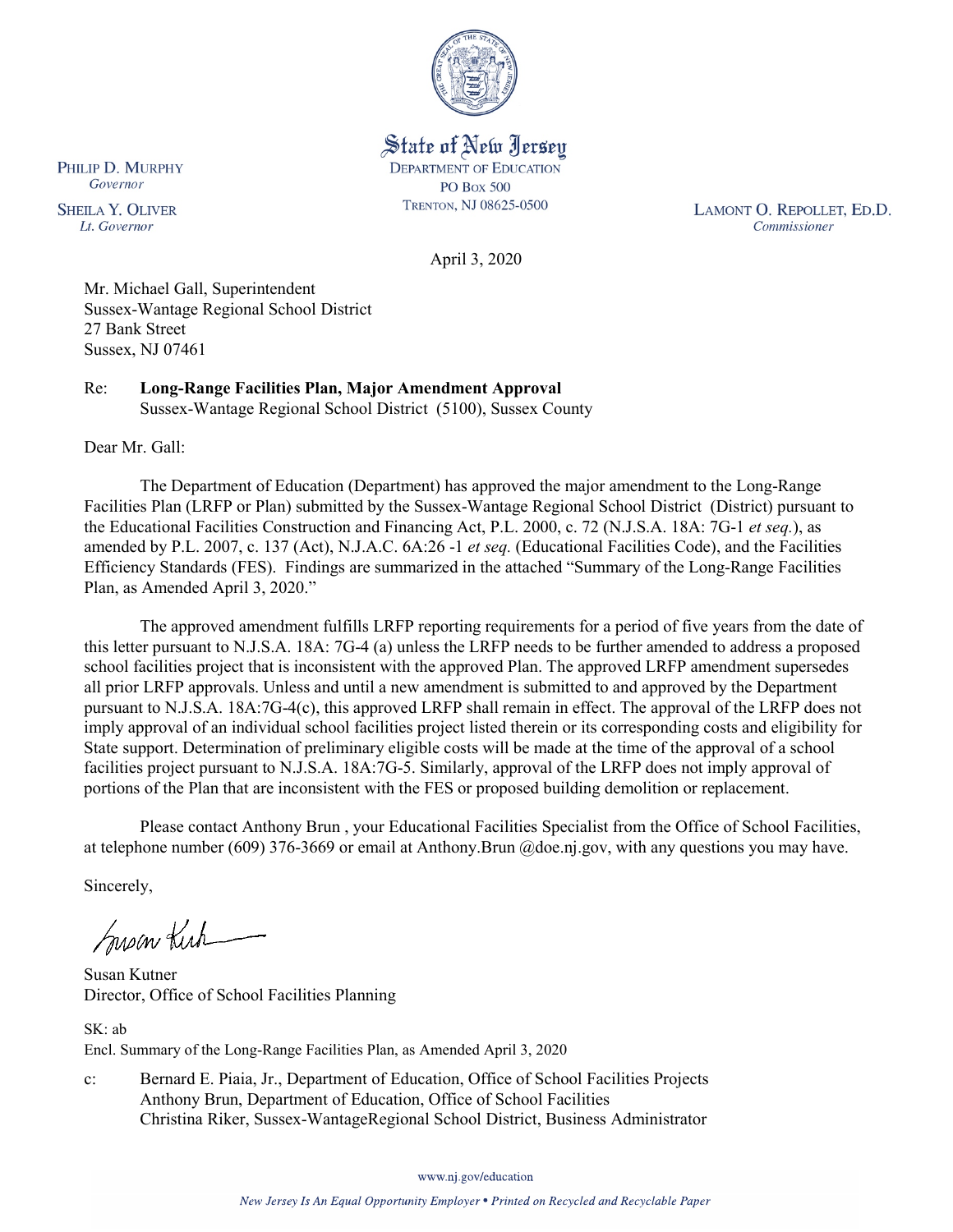# **Sussex-Wantage Regional School District (5100) Summary of the Long-Range Facilities Plan, as Amended April 3, 2020**

The Department of Education (Department) has completed its review of the major amendment to the Long-Range Facilities Plan (LRFP or Plan) submitted by the Sussex-Wantage Regional School District (District) pursuant to the Educational Facilities Construction and Financing Act, P.L. 2000, c. 72 (N.J.S.A. 18A: 7G-1 *et seq.*), as amended by P.L. 2007, c. 137 (Act), N.J.A.C. 6A:26-1 et seq. (Educational Facilities Code), and the Facilities Efficiency Standards (FES).

The following provides a summary of the District's approved amended LRFP. The summary is based on the standards set forth in the Act, the Educational Facilities Code, the FES, District-reported information in the Department's LRFP reporting system, and supporting documentation. The referenced reports in *italic* text are standard reports available on the Department's LRFP website.

#### **1. Inventory Overview**

The District is classified as a Regular Operating District (ROD) for funding purposes. It provides services for students in grades PK-8.

The District identified existing and proposed schools, sites, buildings, rooms, and site amenities in its LRFP. Table 1 lists the number of existing and proposed district schools, sites, and buildings. Detailed information can be found in the *School Asset Inventory Report* and the *Site Asset Inventory Report.*

**As directed by the Department, school facilities projects that have received initial approval by the Department and have been approved by the voters, if applicable, are represented as "existing" in the LRFP.** Approved projects that include new construction and/or the reconfiguration/reassignment of existing program space are as follows: n/a.

|  |  | Table 1: Number of Schools, School Buildings, and Sites |  |
|--|--|---------------------------------------------------------|--|
|--|--|---------------------------------------------------------|--|

|                                              | Existing | <b>Proposed</b> |
|----------------------------------------------|----------|-----------------|
| Number of Schools (assigned DOE school code) |          |                 |
| Number of School Buildings <sup>1</sup>      |          |                 |
| Number of Non-School Buildings <sup>2</sup>  |          |                 |
| Number of Vacant Buildings                   |          |                 |
| Number of Sites                              |          |                 |

*1 Includes district-owned buildings and long-term leases serving students in district-operated programs 2 Includes occupied district-owned buildings not associated with a school, such as administrative or utility buildings*

Based on the existing facilities inventory submitted by the District:

- Schools using leased buildings (short or long-term):  $n/a$
- Schools using temporary classroom units (TCUs), excluding TCUs supporting construction: Clifton E. Lawrence School (020)
- Vacant/unassigned school buildings:  $n/a$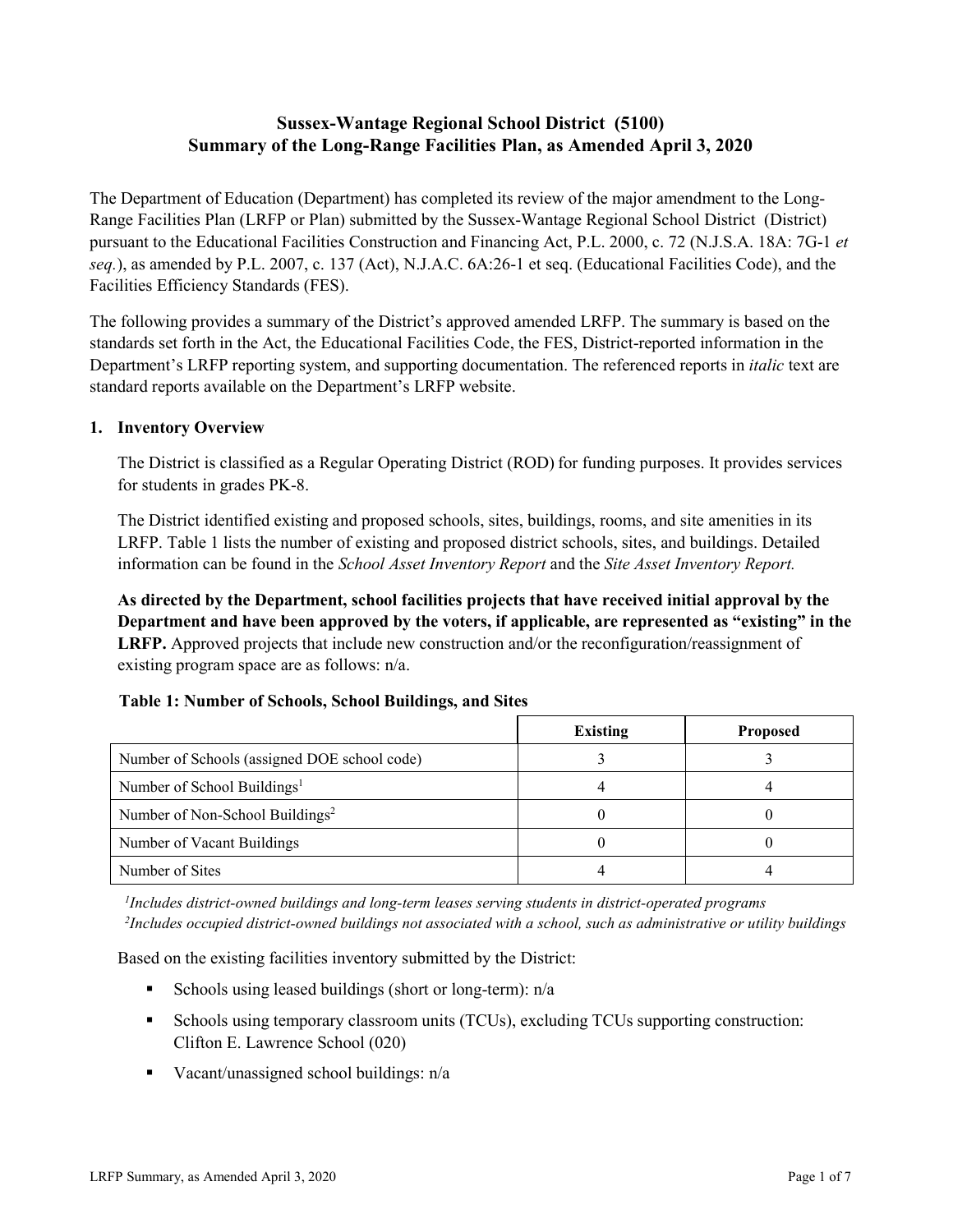**FINDINGS** The Department has determined that the proposed inventory is adequate for approval of the District's LRFP amendment. However, the LRFP determination does not imply approval of an individual school facilities project listed within the LRFP; the District must submit individual project applications for project approval.

## **2. District Enrollments**

The District determined the number of students, or "proposed enrollments," to be accommodated for LRFP planning purposes on a district-wide basis and in each school.

The Department minimally requires the submission of a standard cohort-survival projection using historic enrollment data from the Application for School State Aid (ASSA) or NJ Smart. The cohort-survival method projection method forecasts future students based upon the survival of the existing student population as it moves from grade to grade. A survival ratio of less than 1.00 indicates a loss of students, while a survival ratio of more than 1.00 indicates the class size is increasing. For example, if a survival ratio tracking first to second grade is computed to be 1.05, the grade size is increasing by 5% from one year to the next. The cohort-survival projection methodology works well for communities with stable demographic conditions. Atypical events impacting housing or enrollments, such as an economic downturn that halts new housing construction or the opening of a charter or private school, typically makes a cohort-survival projection less reliable.

#### **Proposed enrollments are based on a standard cohort-survival enrollment projection.**

Adequate supporting documentation was submitted to the Department to justify the proposed enrollments. Table 2 provides a comparison of existing and projected enrollments. All totals include special education students.

| <b>Grades</b>                | <b>Existing Enrollments</b><br>2019-20 School Year | <b>District Proposed Enrollments</b><br>2024-25 School Year |
|------------------------------|----------------------------------------------------|-------------------------------------------------------------|
| PK (excl. private providers) |                                                    | 52                                                          |
| Grades K-5                   | 707                                                | 643                                                         |
| Grades 6-8                   | 329                                                | 265                                                         |
| Grades 9-12                  |                                                    |                                                             |
| <b>Totals</b>                | 1,049                                              | 960                                                         |

#### **Table 2: Enrollments**

**FINDINGS** The Department has determined the District's proposed enrollments to be acceptable for approval of the District's LRFP amendment. The Department will require a current enrollment projection at the time an application for a school facilities project is submitted incorporating the District's most recent enrollments in order to verify that the LRFP's planned capacity is appropriate for the updated enrollments.

## **3. District Practices Capacity**

Based on information provided in the room inventories, *District Practices Capacity* was calculated for each school building to determine whether adequate capacity is proposed for the projected enrollments based on district scheduling and class size practices. The capacity totals assume instructional buildings can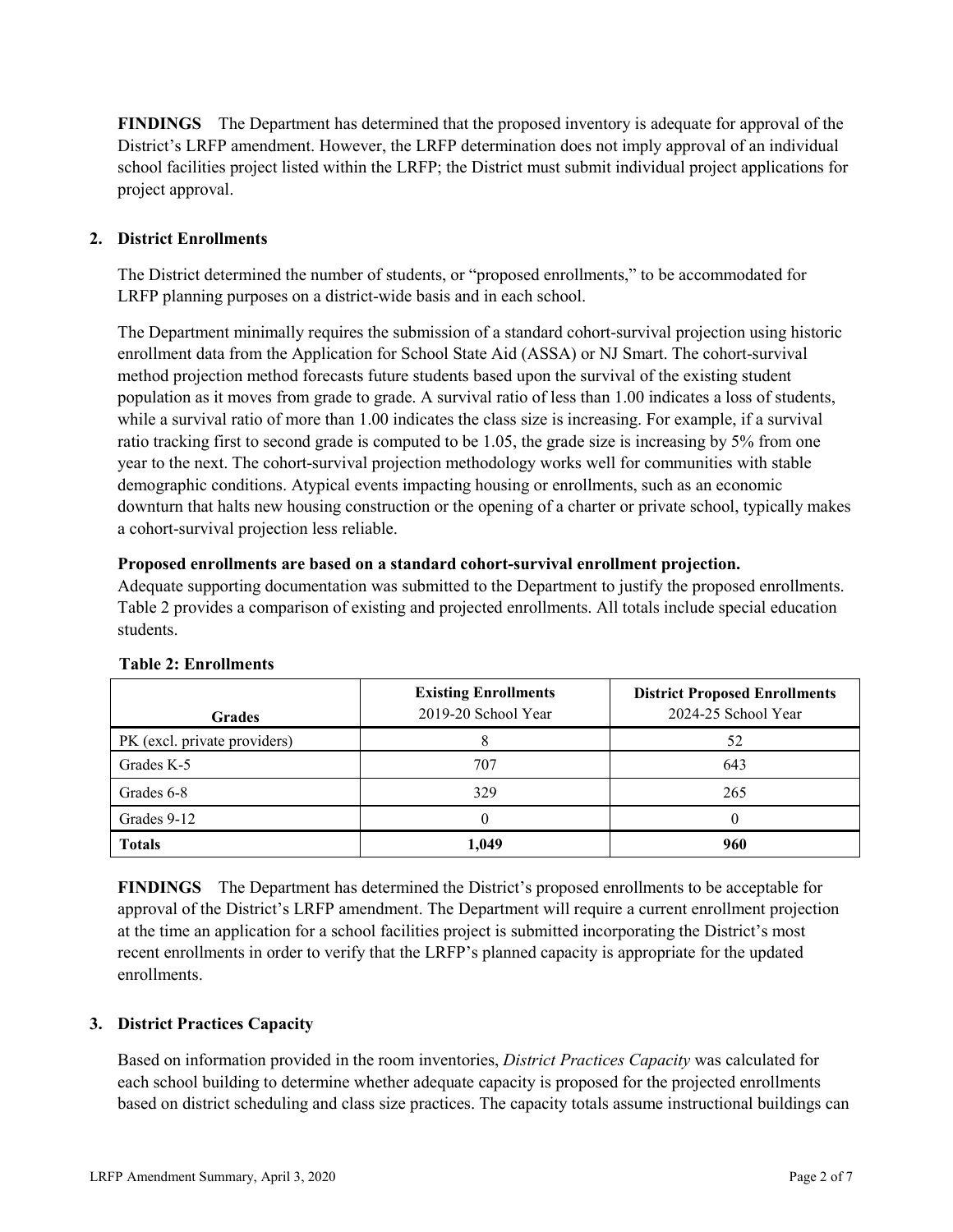be fully utilized regardless of school sending areas, transportation, and other operational issues. The calculations only consider district-owned buildings and long-term leases; short term leases and temporary buildings are excluded. A capacity utilization factor of 90% for classrooms serving grades K-8 and 85% for classrooms serving grades 9-12 is applied in accordance with the FES. No capacity utilization factor is applied to preschool classrooms.

In certain cases, districts may achieve adequate District Practices Capacity to accommodate enrollments but provide inadequate square feet per student in accordance with the FES, resulting in educational adequacy issues and "Unhoused Students." Unhoused students are considered in the "Functional Capacity" calculations used to determine potential State support for school facilities projects and are analyzed in Section 4.

Table 3 provides a summary of proposed enrollments and existing and proposed District-wide capacities. Detailed information can be found in the LRFP website reports titled *FES and District Practices Capacity Report, Existing Rooms Inventory Report, and Proposed Rooms Inventory Report.*

| <b>Grades</b>     | <b>Proposed</b><br><b>Enrollments</b> | <b>Existing</b><br><b>District</b><br><b>Practices</b><br>Capacity | <b>Existing</b><br>Deviation* | <b>Proposed</b><br><b>District</b><br><b>Practices</b><br>Capacity | <b>Proposed</b><br>Deviation* |
|-------------------|---------------------------------------|--------------------------------------------------------------------|-------------------------------|--------------------------------------------------------------------|-------------------------------|
| Elementary (PK-5) | 695                                   | 702.70                                                             | 7.70                          | 702.70                                                             | 7.70                          |
| Middle $(6-8)$    | 265                                   | 268.55                                                             | 3.55                          | 268.55                                                             | 3.55                          |
| High $(9-12)$     | $\theta$                              | 0.00                                                               | 0.00                          | 0.00                                                               | 0.00                          |
| <b>Totals</b>     | 960                                   | 971.25                                                             | 11.25                         | 971.25                                                             | 11.25                         |

**Table 3: District Practices Capacity Analysis**

*\* Positive numbers signify surplus capacity; negative numbers signify inadequate capacity. Negative values for District Practices capacity are acceptable for approval if proposed enrollments do not exceed 100% capacity utilization.*

Considerations:

- **Based on the proposed enrollments and existing room inventories, the District is projected to have** inadequate capacity for the following grade groups, assuming all school buildings can be fully utilized: n/a
- Adequate justification has been provided by the District if the proposed capacity for a school significantly deviates from the proposed enrollments. Generally, surplus capacity is acceptable for LRFP approval if additional capacity is not proposed through new construction.

**FINDINGS**The Department has determined that proposed District capacity, in accordance with the proposed enrollments, is adequate for approval of the District's LRFP amendment. The Department will require a current enrollment projection at the time an application for a school facilities project is submitted, incorporating the District's most recent Fall Enrollment Report, in order to verify that the LRFP's planned capacity meets the District's updated enrollments.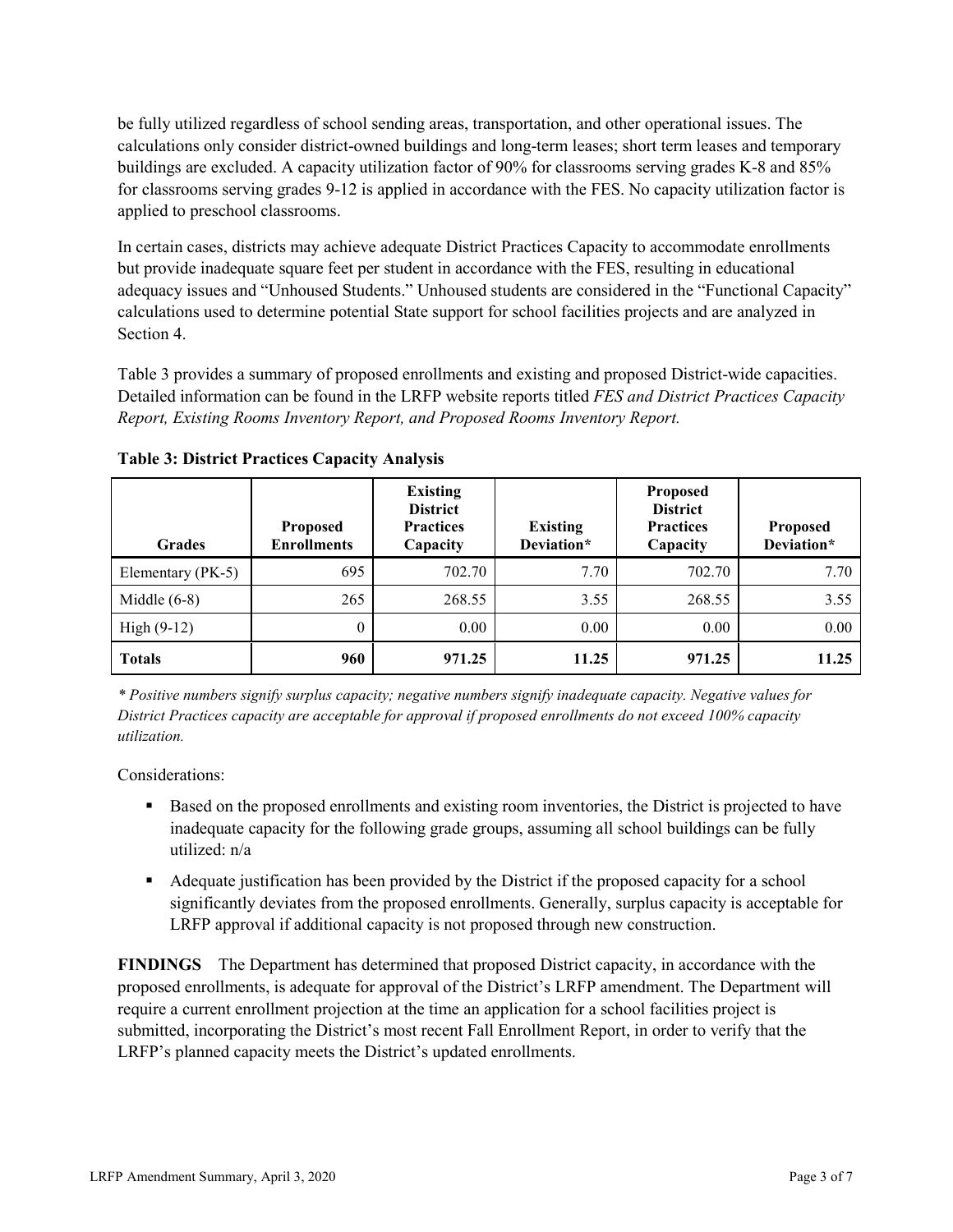#### **4. New Construction Funding Eligibility**

*Functional Capacity* was calculated and compared to the proposed enrollments to provide a **preliminary estimate** of Unhoused Students and new construction funding eligibility. **Final determinations will be made at the time of project application approvals.**

*Functional Capacity* is the adjusted gross square footage of a school building *(total gross square feet minus excluded space)* divided by the minimum area allowance per full-time equivalent student for the grade level contained therein. *Unhoused Students* is the number of students projected to be enrolled in the District that exceeds the Functional Capacity of the District's schools pursuant to N.J.A.C. 6A:26-2.2(c). *Excluded Square Feet* includes (1) square footage exceeding the FES for any pre-kindergarten, kindergarten, general education, or self-contained special education classroom; (2) grossing factor square footage *(corridors, stairs, mechanical rooms, etc.)* that exceeds the FES allowance, and (3) square feet proposed to be demolished or discontinued from use. Excluded square feet may be revised during the review process for individual school facilities projects.

Table 4 provides a preliminary assessment of the Functional Capacity, Unhoused Students, and Estimated Maximum Approved Area for Unhoused Students for each FES grade group. The calculations exclude temporary facilities and short-term leased buildings. School buildings proposed for whole or partial demolition or reassignment to a non-school use are excluded from the calculations pending project application review. If a building is proposed to be reassigned to a different school, the square footage is applied to the proposed grades after reassignment. Buildings that are not assigned to a school are excluded from the calculations. In addition, only preschool students eligible for state funding (former ECPA students) are included. Detailed information concerning the calculations can be found in the *Functional Capacity and Unhoused Students Report* and the *Excluded Square Footage Report.*

|                                                | <b>PK/K-5</b> | $6 - 8$  | $9 - 12$ | <b>Total</b> |
|------------------------------------------------|---------------|----------|----------|--------------|
| PK Eligible Students/K-12 Proposed Enrollments | 695           | 265      | $\theta$ |              |
| FES Area Allowance (SF/student)                | 125.00        | 134.00   | 151.00   |              |
| <b>Prior to Completion of Proposed Work:</b>   |               |          |          |              |
| <b>Existing Gross Square Feet</b>              | 97,842        | 64,942   | $\theta$ | 162,784      |
| Adjusted Gross Square Feet                     | 95,609        | 64,263   | $\theta$ | 159,872      |
| <b>Adjusted Functional Capacity</b>            | 764.87        | 479.57   | 0.00     |              |
| <b>Unhoused Students</b>                       | 0.00          | 0.00     | 0.00     |              |
| Est. Max. Area for Unhoused Students           | 0.00          | 0.00     | 0.00     |              |
| <b>After Completion of Proposed Work:</b>      |               |          |          |              |
| Gross Square Feet                              | 97,842        | 64,942   | $\theta$ | 162,784      |
| New Gross Square Feet                          | $\theta$      | $\theta$ | $\Omega$ | $\theta$     |
| Adjusted Gross Square Feet                     | 95,609        | 64,263   | $\Omega$ | 159,872      |
| <b>Functional Capacity</b>                     | 764.87        | 479.57   | 0.00     |              |
| Unhoused Students after Construction           | 0.00          | 0.00     | 0.00     |              |
| Est. Max. Area Remaining                       | 0.00          | 0.00     | 0.00     |              |

**Table 4: Estimated Maximum Approved Area for Unhoused Students**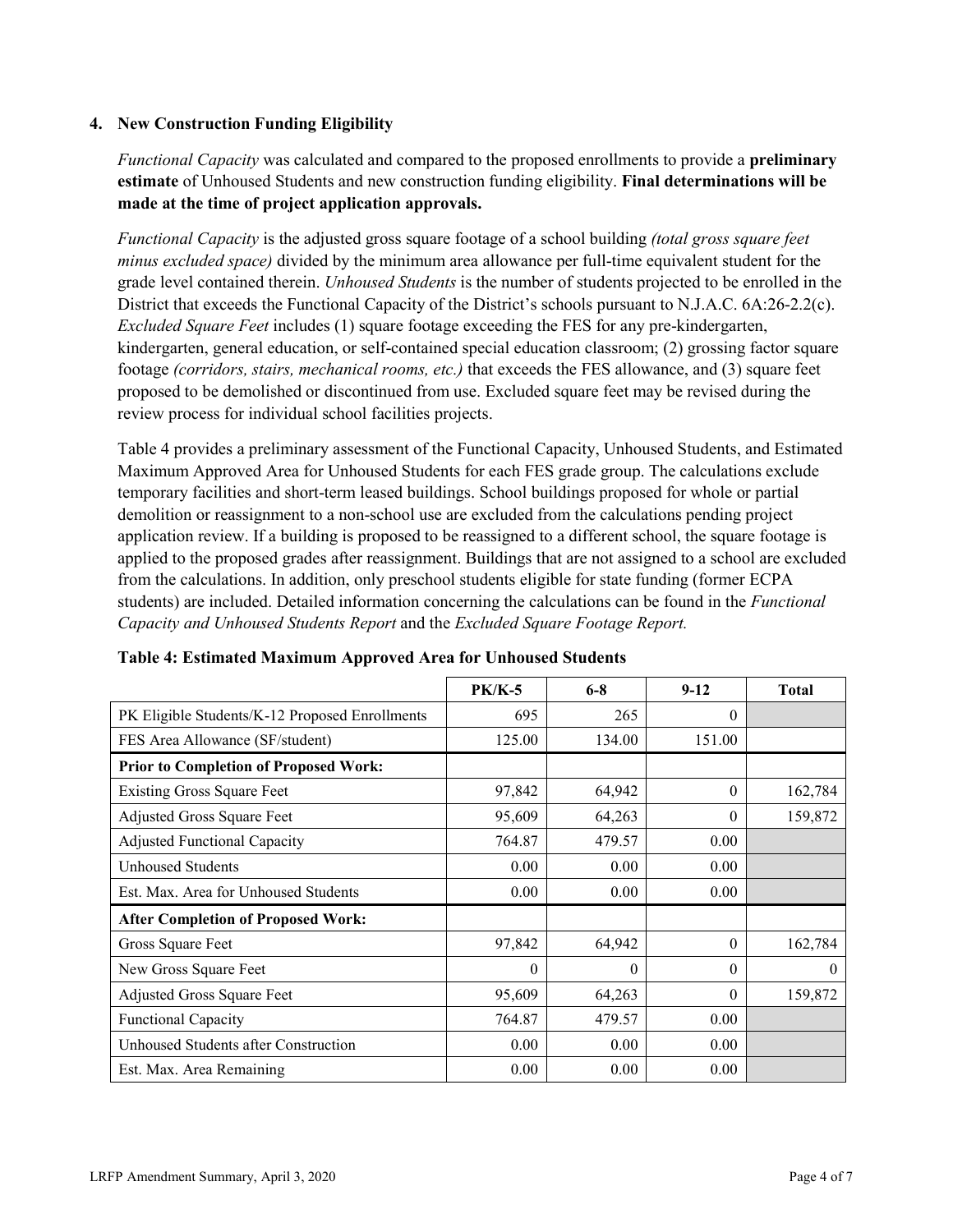Facilities used for non-instructional or non-educational purposes are ineligible for State support under the Act. However, projects for such facilities shall be reviewed by the Department to determine whether they are consistent with the District's LRFP and whether the facility, if it is to house students (full or part time) conforms to educational adequacy requirements. These projects shall conform to all applicable statutes and regulations.

Estimated costs represented in the LRFP by the District are for capital planning purposes only. The estimates are not intended to represent preliminary eligible costs or final eligible costs of approved school facilities projects.

Considerations:

- The District does not have approved projects pending completion, as noted in Section 1, that impact the Functional Capacity calculations.
- The Functional Capacity calculations *exclude* square feet proposed for demolition or discontinuation for the following FES grade groups and school buildings pending a feasibility study and project review: n/a.
- Based on the preliminary assessment, the District has Unhoused Students prior to the completion of proposed work for the following FES grade groups: n/a.
- New construction is proposed for the following FES grade groups:  $n/a$ .
- **Proposed new construction exceeds the estimated maximum area allowance for Unhoused** Students prior to the completion of the proposed work for the following grade groups: n/a.
- The District, based on the preliminary LRFP assessment, will not have Unhoused Students after completion of the proposed LRFP work. If the District is projected to have Unhoused Students, adequate justification has been provided to confirm educational adequacy in accordance with Section 6 of this determination.

**FINDINGS** Functional Capacity and Unhoused Students calculated in the LRFP are preliminary estimates. Preliminary Eligible Costs (PEC) and Final Eligible Costs (FEC) will be included in the review process for specific school facilities projects. A feasibility study undertaken by the District is required if building demolition or replacement is proposed per N.J.A.C. 6A:26-2.3(b)(10).

## **5. Proposed Work**

The District assessed program space, capacity, and physical plant deficiencies to determine corrective actions. Capital maintenance, or *"system actions,"* address physical plant deficiencies due to operational, building code, and /or life cycle issues. Inventory changes, or *"inventory actions,*" add, alter, or eliminate sites, site amenities, buildings, and/or rooms.

The Act (N.J.S.A. 18A:7G-7b) provides that all school facilities shall be deemed suitable for rehabilitation unless a pre-construction evaluation undertaken by the District demonstrates to the satisfaction of the Commissioner that the structure might pose a risk to the safety of the occupants even after rehabilitation or that rehabilitation is not cost-effective. Pursuant to N.J.A.C. 6A:26-2.3(b)(10), the Commissioner may identify school facilities for which new construction is proposed in lieu of rehabilitation for which it appears from the information presented that new construction is justified, provided, however, that for such school facilities so identified, the District must submit a feasibility study as part of the application for the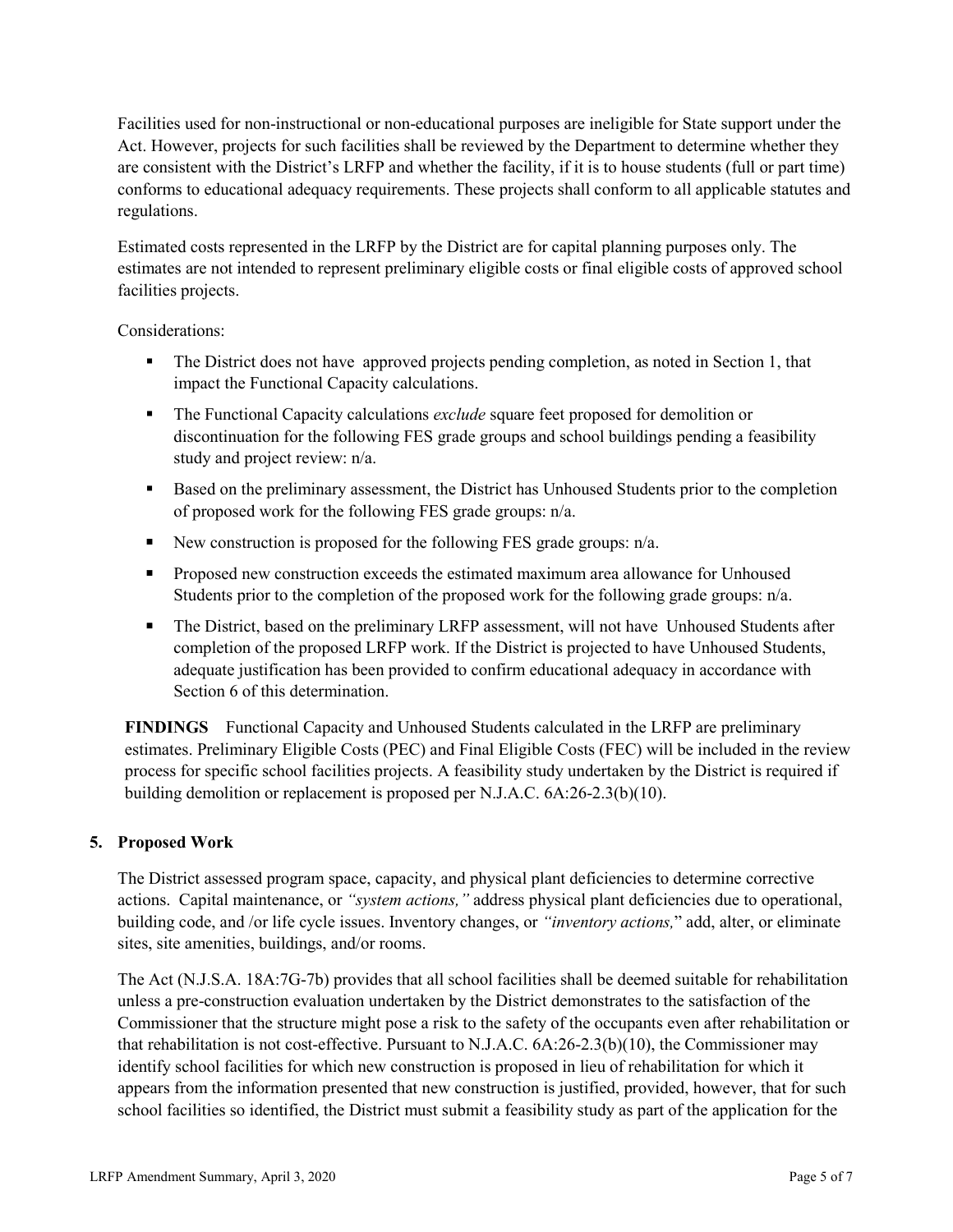specific school facilities project. The cost of each proposed building replacement is compared to the cost of additions or rehabilitation required to eliminate health and safety deficiencies and to achieve the District's programmatic model.

Table 5 lists the scope of work proposed for each school based on the building(s) serving their student population. Proposed inventory changes are described in the LRFP website reports titled *"School Asset Inventory Report and "Proposed Room Inventory Report."* Information concerning proposed systems work, or capital maintenance can be found in the "LRFP Systems Actions Summary Report".

With the completion of the proposed work, the following schools are proposed to be eliminated: n/a; the following schools are proposed to be added: n/a.

| <b>Proposed Scope of Work</b>                                                                  | <b>Applicable Schools</b>        |
|------------------------------------------------------------------------------------------------|----------------------------------|
| Renovation only (no new construction)                                                          |                                  |
| System actions only (no inventory actions)                                                     | Clifton E. Lawrence School (020) |
|                                                                                                | Sussex Middle School (060)       |
|                                                                                                | Wantage Elementary School (070)  |
|                                                                                                | Board of Education Offices       |
| Existing inventory actions only (no systems actions)                                           | n/a                              |
| Systems and inventory changes                                                                  | n/a                              |
| <b>New construction</b>                                                                        |                                  |
| Building addition only (no systems or existing inventory actions)                              | n/a                              |
| Renovation and building addition (system, existing inventory,<br>and new construction actions) | n/a                              |
| New building on existing site                                                                  | n/a                              |
| New building on new or expanded site                                                           | n/a                              |
| Site and building disposal (in addition to above scopes)                                       |                                  |
| Partial building demolition                                                                    | n/a                              |
| Whole building demolition                                                                      | n/a                              |
| Site and building disposal or discontinuation of use                                           | n/a                              |

**Table 5. School Building Scope of Work**

**FINDINGS** The Department has determined that the proposed work is adequate for approval of the District's LRFP amendment. However, Department approval of proposed work in the LRFP does not imply the District may proceed with a school facilities project. The District must submit individual project applications with cost estimates for Department project approval. Both school facilities project approval and other capital project review require consistency with the District's approved LRFP.

#### **6. Proposed Room Inventories and the Facilities Efficiency Standards**

The District's proposed school buildings were evaluated to assess general educational adequacy in terms of compliance with the FES area allowance pursuant to N.J.A.C. 6A:26-2.2 and 2.3.

District schools proposed to provide less square feet per student than the FES after the completion of proposed work as indicated in Table 5 are as follows: Clifton E. Lawrence and Wantage Elementary Schools.